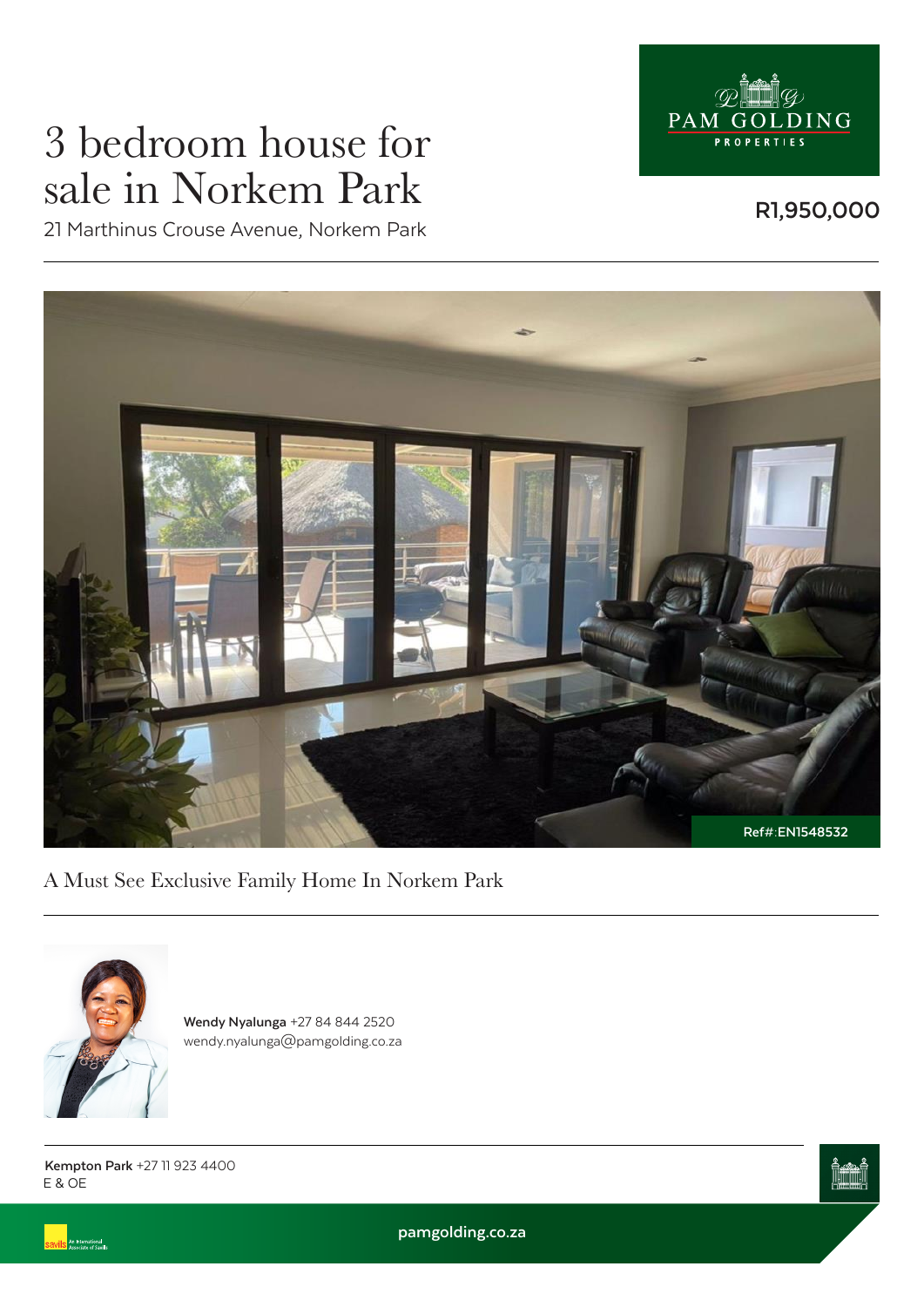

## 3 bedroom house for sale in Norkem Park

### **R1,950,000**

21 Marthinus Crouse Avenue, Norkem Park



These home gives following attractive package. 3xbedroom, 2x bathroom, 2xlounges, built in bar, very modern kitchen, dining space and a living room. Conservatory with secure stainless steel rails which gives the back part of the house a more bigger beautiful view. Back part of the house- recently renovated huge back room- (1xbedroom, kitchen and bathroom with shower) which generate more income per month. currently tenants occupied with lease agreement of month to month basis. Backyard - very well maintained pool, lapa and dogs kennel including house room with shower. one manual single garage and undercover parking to house number of cars. automated gate



Erf Size: 965 m2

#### Features

3 bedrooms (1 en suite) / 2 bathrooms / 1 garage / 4 parking bays / city living / water / electricity / entrance hall / dining room / built-in cupboards / shower / braai

### Parkings:

**Parking Bays:** 4 **Energy Supplies:** Eskom

E & OE **Kempton Park** +27 11 923 4400



**pamgolding.co.za**